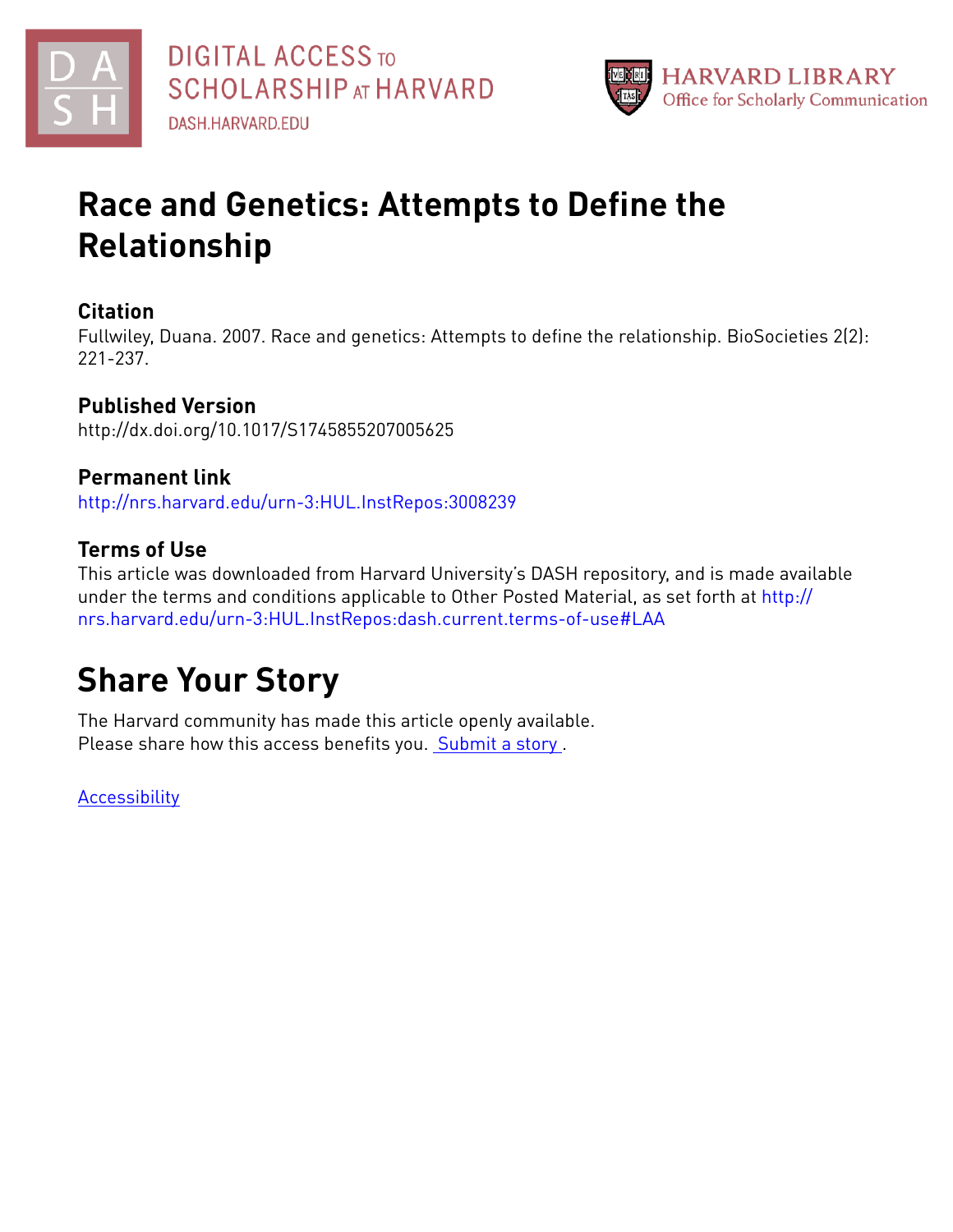# Race and Genetics: Attempts to Define the Relationship

#### Duana Fullwiley

Department of Society, Human Development, and Health, Harvard School of Public Health, 677 Huntington Avenue, Boston, MA 02115, USA E-mail: dfullwil@hsph.harvard.edu

#### Abstract

Many researchers working in the field of human genetics in the United States have been caught between two seemingly competing messages with regard to racial categories and genetic difference. As the human genome was mapped in 2000, Francis Collins, the head of the publicly funded project, together with his privately funded rival, announced that humans were 99.9 percent the same at the level of their genome. That same year, the National Institutes of Health (NIH) began a research program on pharmacogenetics that would exploit the .01 percent of human genetic difference, increasingly understood in racial terms, to advance the field of pharmacy. First, this article addresses Collins' summary of what he called the 'vigorous debate' on the relationship between race and genetics in the open-access special issue of Nature Genetics entitled 'Genetics for the Human Race' in 2004. Second, it examines the most vexed (if not always openly stated) issue at stake in the debate: that many geneticists today work with the assumption that human biology differs by race as it is conceived through American census categories. It then presents interviews with researchers in two collaborating US laboratories who collect and organize DNA by American notions of 'race/ethnicity' and assume that US race categories of classification largely traduce human biogenetic difference. It concludes that race is a practical and conceptual tool whose utility and function is often taken for granted rather than rigorously assessed and that 'rational medicine' cannot precede a rational approach to addressing the nature of racial disparities, difference and inequality in health and society more broadly.

Keywords genetics, race, rational medicine

All interpretation of meaning, like all scientific observation, strives for clarity and verifiable accuracy of insight and comprehension (*Evidenz*). The basis for certainty in understanding can be either rational, which can be further subdivided into logical and mathematical, or it can be of an emotionally empathetic or artistically appreciative quality (Weber, 1964/1947: 90).

Duana Fullwiley is an anthropologist of science and medicine concerned with how personal identity, health status and molecular genetics findings increasingly intersect. She has done ethnographic fieldwork in the US, France and Senegal, West Africa on locally varied versions of sickle cell science and medical care. She is also engaged in fieldwork on emergent genetic technologies of race and ancestry testing for pharmaceutical and identity purposes. Fullwiley is currently a Robert Wood Johnson Health and Society Scholar at the Harvard School of Public Health.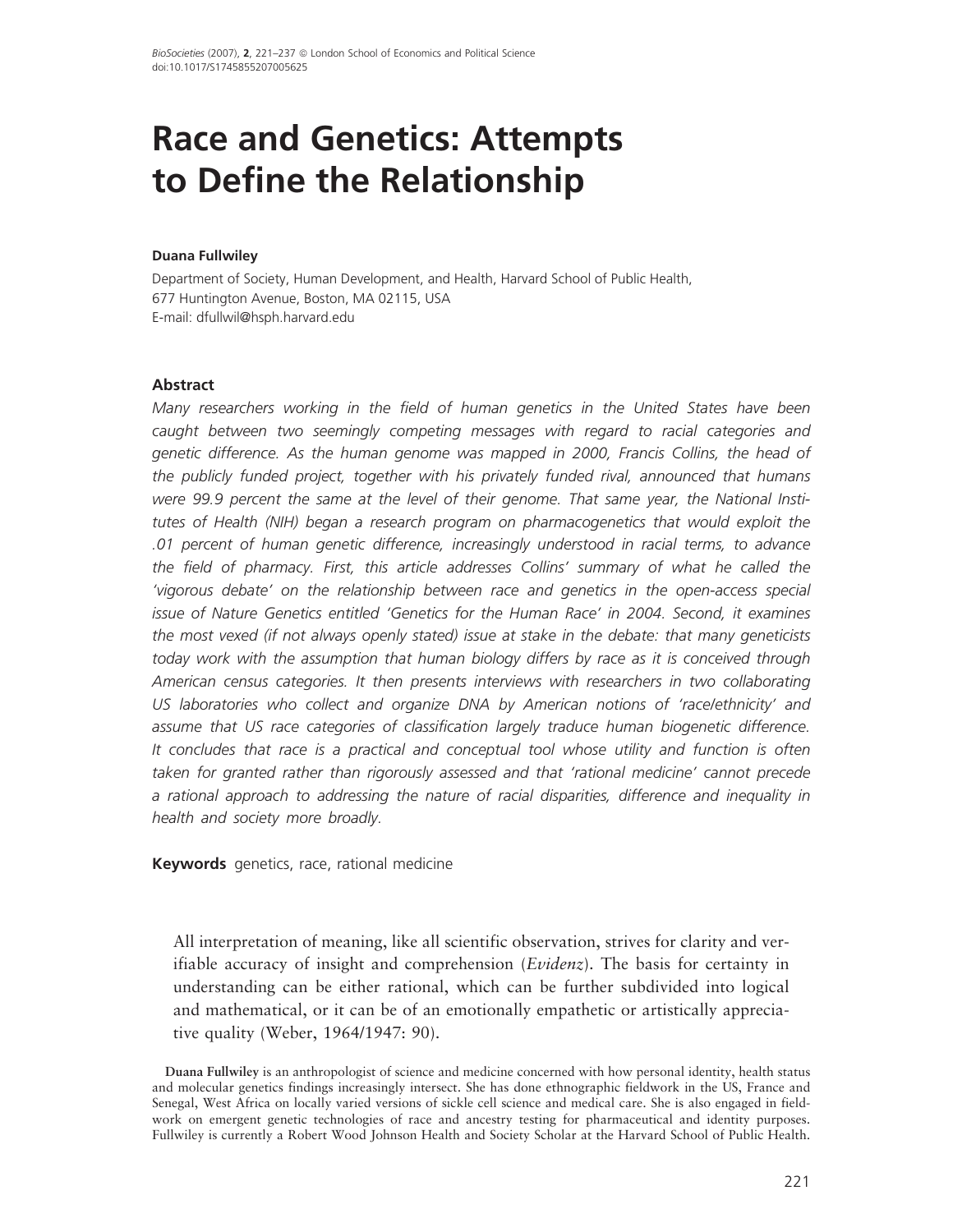With the creation of the pharmacogenetics research network (PGRN) in 2000, the American National Institutes of Health (NIH) articulated a new goal to 'rationalize' medicine.<sup>1</sup> Like most accounts of rationalization, the underlying logic of the NIH's new effort was about assuring better practices and securing higher efficiency in drug prescription. The PGRN scientific teams have spent the past six years looking for clues to fit humans' varied, yet specific, genetic profiles to the right pharmaceuticals, and vice versa. The rationale is a move away from what has been called the 'one-size fits all' approach to drug prescription (National Institutes of General Medical Sciences, 2000). With this trend in science, came the idea that a focus upon human genetic difference, which in the US has often translated to racial group distinction, was the right conceptual tool to bring together genetics and pharmacology. This emphasis on exploiting such difference was posited in the very same year that the leaders of both public and private genome mapping teams, Francis Collins and J. Craig Venter, publicly proclaimed that 'we are all 99.9 percent genetically the same regardless of race' (White House, Office of the Press Secretary, 2000).

Four years after Collins' and Venter's White House announcement, a conference was convened at the historically black Howard University (Collins, 2004: S14). In the special supplement of Nature Genetics titled Genetics for the Human Race that published papers from this conference, Francis Collins, as the head of the National Genome Research Institute, revisited certain aspects of the debate: on the one hand, there were scientists who maintained that 'self-identified race or ethnicity is a useful proxy for other correlated nongenetic variables', while, on the other hand, detractors were said to 'argue that race and ethnicity are such flawed concepts that the persistent use of such descriptors prolongs the delay in seeking real causes and lends more scientific validity to the race–health connection than it deserves' (Collins, 2004: S14). He continued: 'After reviewing these arguments and listening to the debate ... one could conclude that both points are correct' (2004: S14). Aware that the debate itself had rekindled the idea that human biology might differ by race, and that the discussion cannot move on until we define what is meant by race and its connection with biology, Collins once more addressed the issue with strategic nuance. After positing that 'ancestral origins', in many cases, 'may have a correlation' to 'self-identified race', however 'imprecise', he added: 'it is not strictly true that race or ethnicity has no biological connection' (2004: S13, emphasis added).

Collins ends his article by setting out seven key points to indicate 'what additional research is needed' (2004: S14), ranging from the need to move beyond 'weak surrogate relationships ... to get to the root causes of health and disease' to a call for more research into environmental factors, followed by a caveat that 'if only genetic factors are considered, [then] only genetic factors will be discovered', to calls for 'more anthropological, sociological and psychological research into how individuals and cultures

<sup>1</sup> The term 'rational medicine' is often used to describe pharmacogenetics. For more on this idea and the 'dictate' that race be used to guide this thinking, see Evans and Relling, where, in one of the first reviews on the issue, they write:

<sup>...</sup> all pharmacogenetic polymorphisms studied to date differ in frequency among ethnic and racial groups. ... The marked racial and ethnic diversity in the frequency of functional polymorphisms in drug- and xenobioticmetabolizing enzymes dictates that race be considered in studies aimed at discovering whether specific genotypes or phenotypes are associated with disease risk or drug toxicity (1999: 488).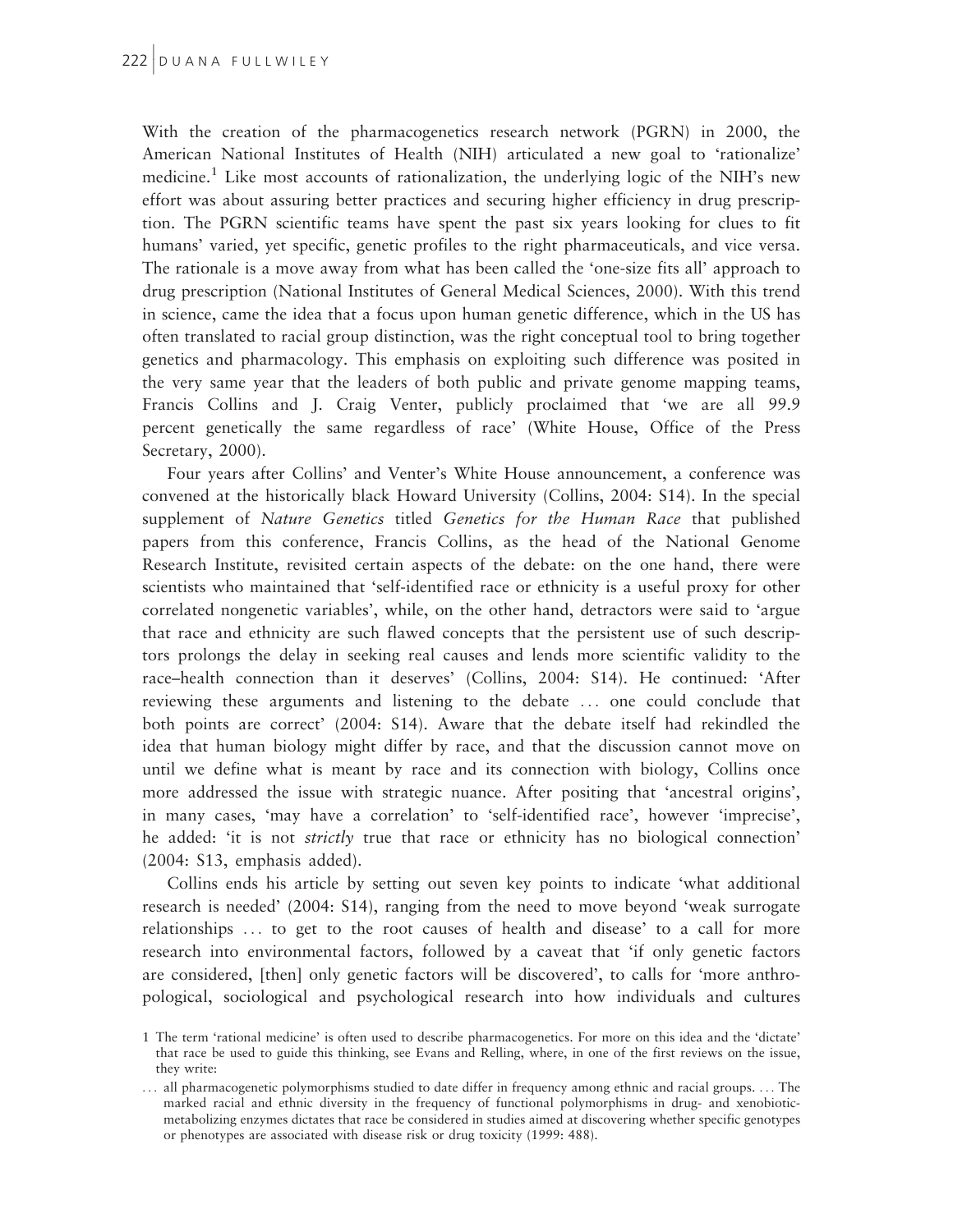conceive and internalize concepts of race and ethnicity' (2004: S14). In a separate entry from that specifying attention to 'culture', he also added that: 'we must assess how the scientific community uses the concepts of race and ethnicity and attempt to remedy situations in which the use of such concepts is misleading or counterproductive' (2004: S15). In this article I present some such uses. Through ethnographic observation, with affinities to that of 'scientific observation' described by Max Weber in the opening epigraph, I provide excerpts of rationales from scientists on their uses of race, its 'clarity' and 'accuracy', as it functions as a 'practical operator' in their daily research lives (Bourdieu, 1977: 97).

One year before the Howard conference, in 2003, I began conducting fieldwork in two collaborating laboratories where researchers were focused on the intersection of pharmacogenetics and race. (They were among the first cohort granted NIH funding in the first cycle of PRGN awards.) During my research, it became clear that the ambition to produce rational medicine or 'individualized medicine' often led scientists to extrapolate from the 'individual' DNA differences they witnessed in the lab to the general categories of racial grouping used in the US, with all of their complexities. In doing so, many came to believe not simply that race should be used as 'a useful proxy for other nongenetic variables', but also that human biology differed by race in a more or less consistent way. Beyond the labs where I worked, one finds evidence of what I have called the 'molecularization of race' (Fullwiley, 2007) in and alongside efforts to specifically address 'minority health' and in broader moves to research genetic variation between groups in the form of PGRN supplementary grants to collect 'diverse' (non-white) DNA.<sup>2</sup> Empirically, scientists' belief that biology differs by race becomes clear in their daily practice of collecting and sorting human DNA, as well as in their discovery and analysis of oftentimes very *infrequent* (i.e. individual, rather than group) findings in human genetic variation as these may bear on pharmaceutical susceptibility.

In the space permitted here, I concentrate my efforts on understanding how, despite the rigorous naming and interpreting of genetic data through the prism of race, as well as a belief on the part of many pharmacogenetics practitioners that human biology corresponds to US census categories (see Fullwiley, 2007: 13–17), the concept of race itself eludes various of my key informants working in this field.<sup>3</sup> How, I ask, does this happen?

The answers are not simple. New reports regularly carry stories of findings from association studies indicating that US populations divided along common socially accepted racial lines are afflicted by differing rates of disease and death. The conclusion drawn by many scientists and lay readers is that race must be biological. Many of those both in the life and in the social sciences feel that further investigation is required into the environmental factors that may impress upon genetic expression. These researchers suspect that genes often get associated with 'outcomes' which are in fact the biological and bodily consequences of living one's life as a racialized subject in North America (Braun, 2002; Cooper et al.,

<sup>2</sup> See the goals and recent grants of the 'Ethics and Communities' arm of the program at http://www.nigms.nih.gov/ pharmacogenetics/prnsupp\_abstracts.html

<sup>3</sup> American census category definitions of race are often used in genetics studies in spite of thoughtful editorials that detail the pitfalls of this practice (see Nature Genetics, 2000).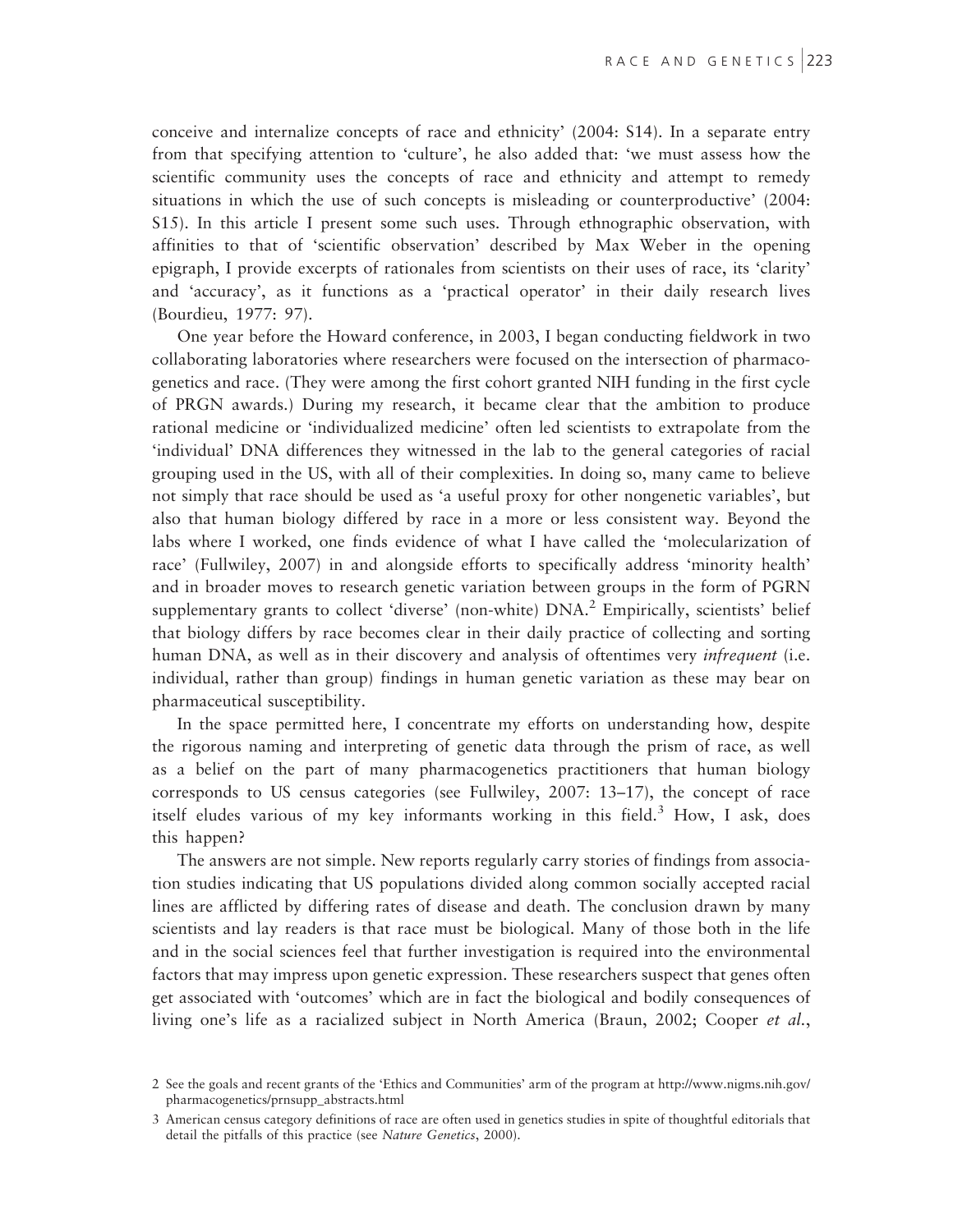2003; Foster and Sharp, 2002; Lee *et al.*, 2001; Ossario and Duster, 2005: 116). Despite the complexities, many others feel justified in analyzing DNA taken from peoples who identify, or are identified, as belonging to a particular racial group for the purposes of scientific studies (Burchard et al., 2003; Risch et al., 2002). The dual message from some of America's leading genome researchers—that race matters in genetics, and that we should move beyond race as a surrogate—leaves most of the scientists with whom I conducted fieldwork confused about what they are finding, how it should be interpreted and to whom. In this article I suggest that scientists often get stuck between two, if not more, discourses, as they are convinced by the many studies that tease out racial difference, yet they know, intellectually, that there are myriad problems to racial generalizations derived from findings such as their own. I have mostly worked with researchers who deal with very rare mutations that may or may not be *un*evenly distributed between the US racialized groups that these researchers have decided to study through convenience and geographical availability (due to the fact that recruited subjects live in the San Franscisco Bay area, where these labs are located, in large numbers).

## Daily dynamics

In what follows, I draw on interviews with two teams of pharmacogenetic scientists at the end of a six-month fieldwork stay in two labs when trust and, in many instances, degrees of friendship had been established. The reader may wonder about ethnographic power dynamics when such charged issues are at stake, about racial tensions or affinities shared between the anthropologist of race-use in science and her race-using 'subjects'. Many of my interlocutors self-identified as 'bi-racial', and understood me to be 'bi-racial', while they were also oftentimes 'bi-cultural'. Several who self-identified as 'white/Caucasian' were involved in 'bi-racial' relationships and, during my fieldwork, one such self-identifier had his first child, who was bi-racial. Yet, they possessed very recently 'mixed heritage', unlike my own, which is African-American and English-Irish-American within a family that has been in the US for at least five generations (according to my Mormon relatives). Most researchers with bi-racial and/or bi-cultural experiences had one parent who had arrived as a first-generation immigrant, or had themselves recently come to the US. Such was the case for several scientists from Asia, South Asia and Europe. Four of the world's continents were represented by scientists in the two labs. As we will see below, the principal lab discussed here was interested in comparing four US racial/ethnic groups that they termed 'African-Americans', 'Chinese-Americans', 'Caucasian-Americans' and 'Mexican-Americans'. With the exception of African-American, each of these groups had 'scientific representation' on the two teams, or scientists who self-identified, at least in part, with the 'origins' rooted in these hyphenated terms. Several African-American temporary recruiters, or students visiting through mentorship programs, did pass through for short stays periodically. No Africans were ever affiliated with the labs.

Many of the researchers at these two sites were of roughly my age at the time (late 20s early 30s), although some were considerably older. In the practice of participant observation, I occupied a position known to my informants as 'shadowing', a process whereby they would inform me of scientific issues and help me to understand their projects and various technologies. They were also free to ask me questions, and often posed queries regarding whether or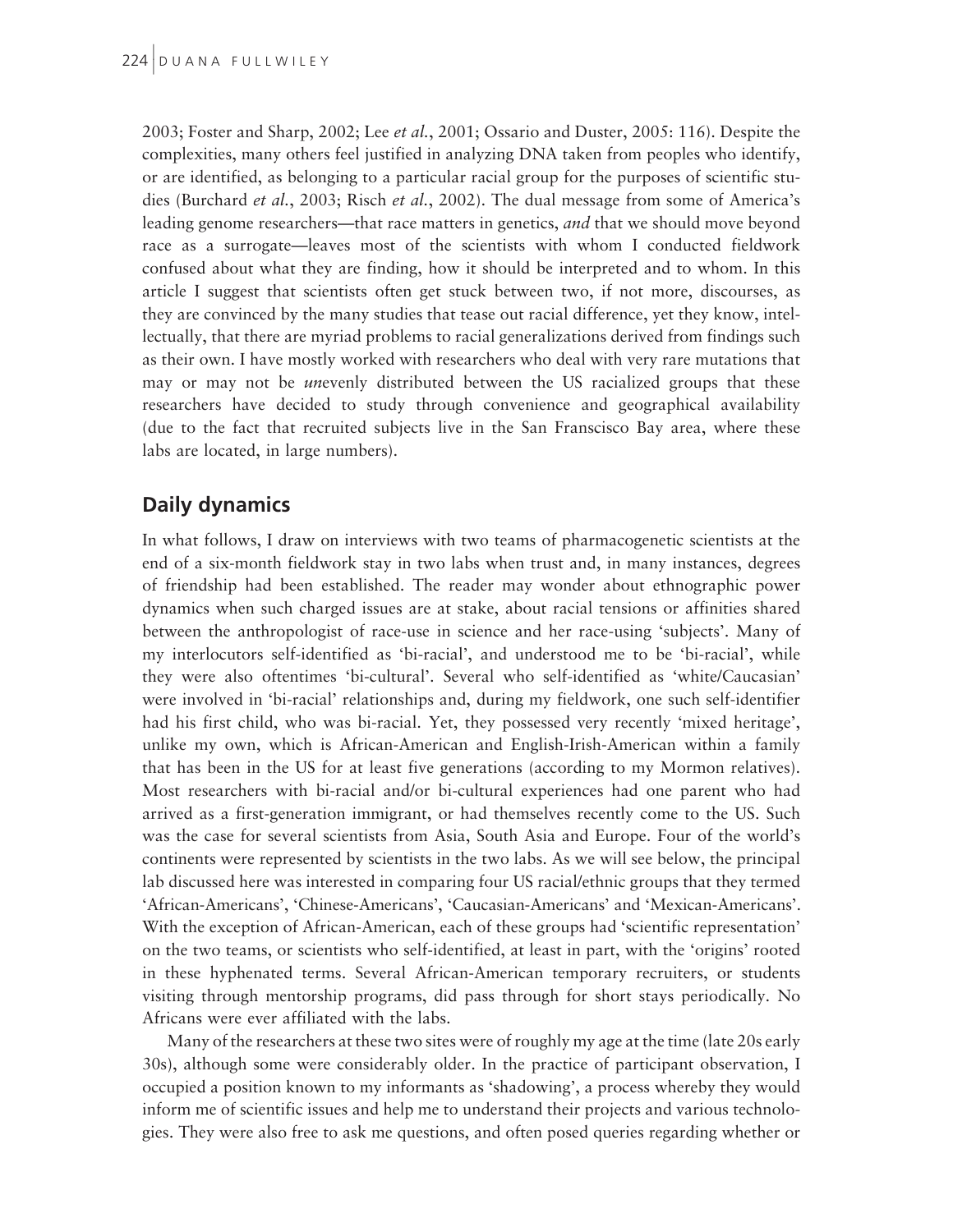not I thought that I might want to become a scientist, or simply stated that I 'should'. My presence as ethnographer and observer did not affect all in the same way: one researcher was nervous and wondered if they were being 'audited'. Others swore me to secrecy about their papers in progress, worried that I might accidentally lead to them being 'scooped' (I indeed promised them confidentiality, as I worked with other labs). Yet most entered into conversations, daily work and relationships with me with relative ease. People understood that they were free to talk with me as they liked, or not. The majority chose to let me shadow them from time to time, graciously answered my various queries, and seemed to enjoy sharing aspects of their work that were either frustrating, exciting, or both. One graduate student confided that no one outside of the lab had ever let him finish his project description in a casual conversation—not even his dad, and thus was 'happy to talk'. One lead researcher who quickly informed me that most of the variation they were finding was 'African- American', and that thus 'clearly race was important for genetics', asked that I 'learn and engage with some of their science'. Another informed me that a key African-American sociologist had criticized him publicly, and that he simply hoped that 'we could each keep an open mind' about what he called 'the reality of race'. He gladly invited me to study his own lab separately, which resulted in an extended stay with his group as well.

After months of witnessing the selection of human subjects, the collection of DNA samples, the organization of those samples by race (in spaces ranging from the virtual organization of computerized databases to the placement and storage of DNA in sub-20 or 80 degree freezers), I eventually asked each scientist about their sorting technique of racial binning. The latter was self-evident for many, and unquestioned by most. Because the centrality of race was obvious—a visible yet invisible technology that infused all stages of the research—I came to wonder, and finally asked my interlocutors: 'How do you define race?' Like Collins, I had assumed a certain 'clarity'. In so doing, I committed an error, for practical categories are not always obvious and the 'essential characteristic of practice' may be 'precisely the fact that excludes such questions' (Bourdieu, 1977: 106). Most of my informants drew a blank at the question, leading to a pause in the interview that lasted anywhere from 5 to 30 seconds before they then offered responses that were often unsure.<sup>4</sup> The pause was, in some cases, the product of a desire to be cautious around such a contentious issue. Yet for the most part, it was simply due to confusion about what race is. When probed about its relationship to genetics, and to their projects in particular, their usual intellectual rigor was replaced with nervous laughter and, in some cases, embarrassment. As one exclaimed, they simply 'did not understand what race is!'

### Race and nominalism

Race is a thing of our world like no other. Americans in general often use the word without much reflection. It might indeed occupy a tiny portion of what philosopher Martin Heidegger amorphously termed 'the background', that which just is and does not warrant our reflection until its unity 'breaks down'. Even when the breakdown of race occurs in many areas of American social life, it is often reconstructed and made 'whole' again. One recent

<sup>4</sup> All interviews were conducted on a Sony digital minidisk recording device. The timing of these pauses is based on the digital timing mechanism inscribed in each recording.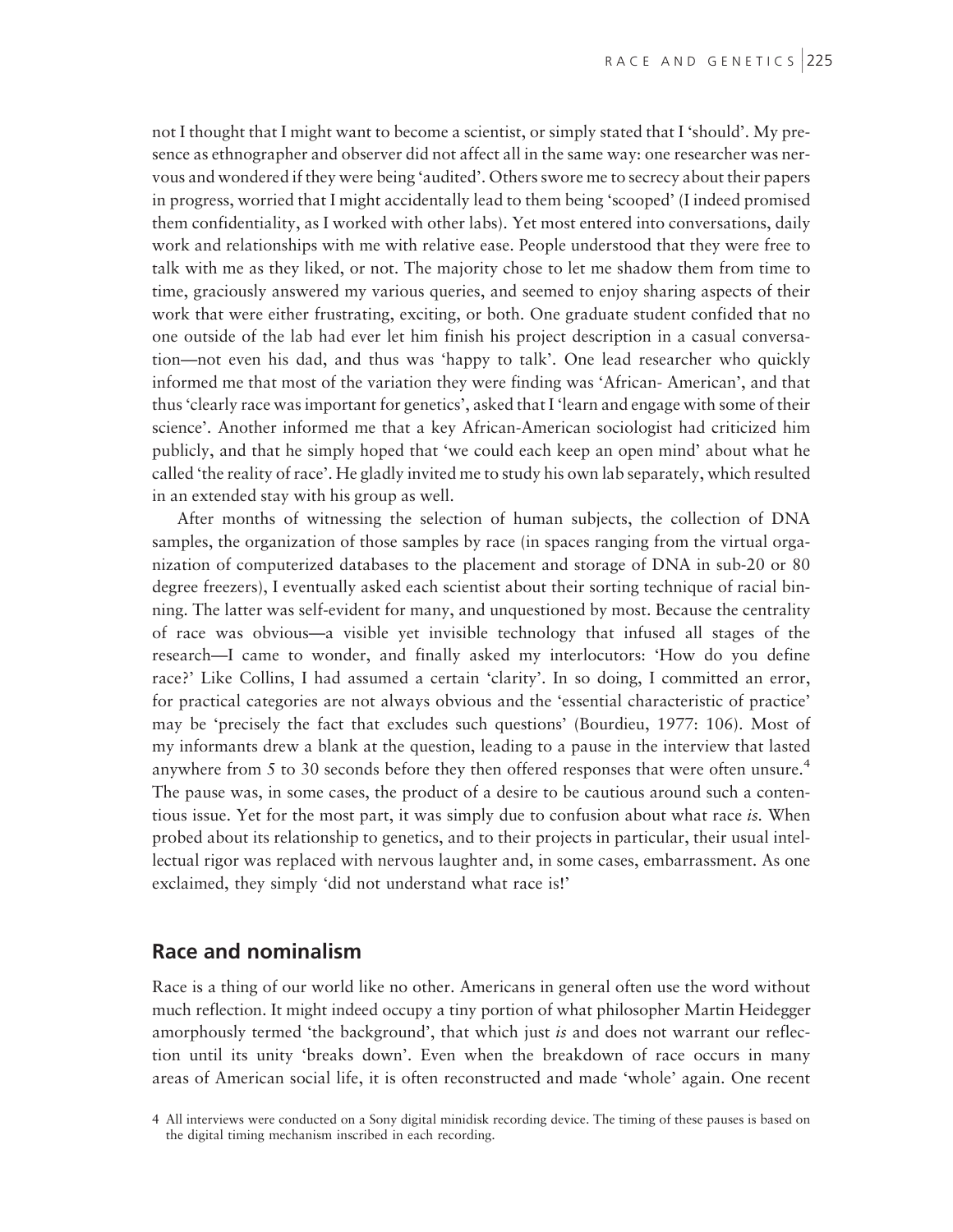example of this was in the 2000 US census race classification that allowed respondents to report themselves as 'mixed race'. Many African-Americans with mixed ancestry did not choose this option, but simply marked the category that best represented descriptions that they had been raised to understand themselves 'to be' in North America—that is 'monoracially' black (Lee and Bean, 2004: 233). The decision to mark oneself or not mark oneself as mixed-race differed according to where respondents lived—notably between those who lived in the deep South and those who lived in the ten states where 64 percent of all multiracial identification took place (New York and California among them, as well as Hawaii). In general, those in cosmopolitan centers, with high rates of immigration, diversity, and more demonstrated tolerance of others, were more likely to report racial mixing (Lee and Bean, 2004: 235). Perhaps more telling, when Americans acted on the liberty of marking more than one category, the National Center for Health Statistics created a formula that, in effect, 'reallocated' the multiracial population back into a single race group (Wellner, 2003: 2). This move, and the technology permitting it, was presented as an aid to market researchers who were vexed by the 2000 census data, which complicated their traditional formulas of 'niche' advertising to racial groups (Wellner, 2003: 2).

There is a long debate in philosophy between 'realists' who argue that the mind names entities that correspond to likenesses 'out there' in the world, and 'nominalists' who, at their most extreme, argue that all names, categories and taxonomies are imposed on the world by the human senses. Mediating between these positions, Ian Hacking has proposed the concept of 'dynamic nominalism', suggesting that 'our practices of naming interact with the things that we name' (2002: 6). As sociologist Troy Duster has put it: 'when race is used as a stratifying practice (which can be apprehended empirically and systematically) there is often a reciprocal interplay of biological outcomes that makes it impossible to completely disentangle the biological from the social' (2001: 221). Both Hacking and Duster are concerned with the interchange 'between what there is (and what comes into being) and our conceptions of it' (Hacking, 2002: 6). Race in many respects demands an analysis that pries open this 'looping effect of human kinds' (Hacking, 1995) through beliefs about the self, others and 'the human' more generally. To get to some of these issues, I query scientists' views about the purity of race and their use of it to define human variation even as competing discourses about its validity for genetics simultaneously circulate in the larger cultural field.

In the principal pharmacogenetics laboratory I draw upon here, one arc of this looping effect was a tracking of human difference through documenting frequency differences in the distribution of Single Nucleotide Polymorphisms, or SNPs, between groups distinguished by common racial categories in the United States. This happened without much reflection, in part because the lines of race were seen to be there; and, through their very social reality, they subsumed the imprints of human population history (periods of isolation, migration and mixing), geography, and, in some respects, the very bounds of these scientists' own vision. Percentages are a crucial conceptual tool for pharmacogenetics: the threshold for defining something as a SNP is that it must occur in 1 percent of the sampled population that is to say, it must not be simply a variation in a single or few rare individuals. Yet, in certain cases, frequencies of *less than 1 percent* were used in discussions about how best to define human difference as it relates to pharmacogenetics. Nucleotide changes found once (on one chromosome in one person in a defined study) are said to be 'singletons', those found twice 'doubletons' and those three times, 'tripletons', etc. Such exceedingly rare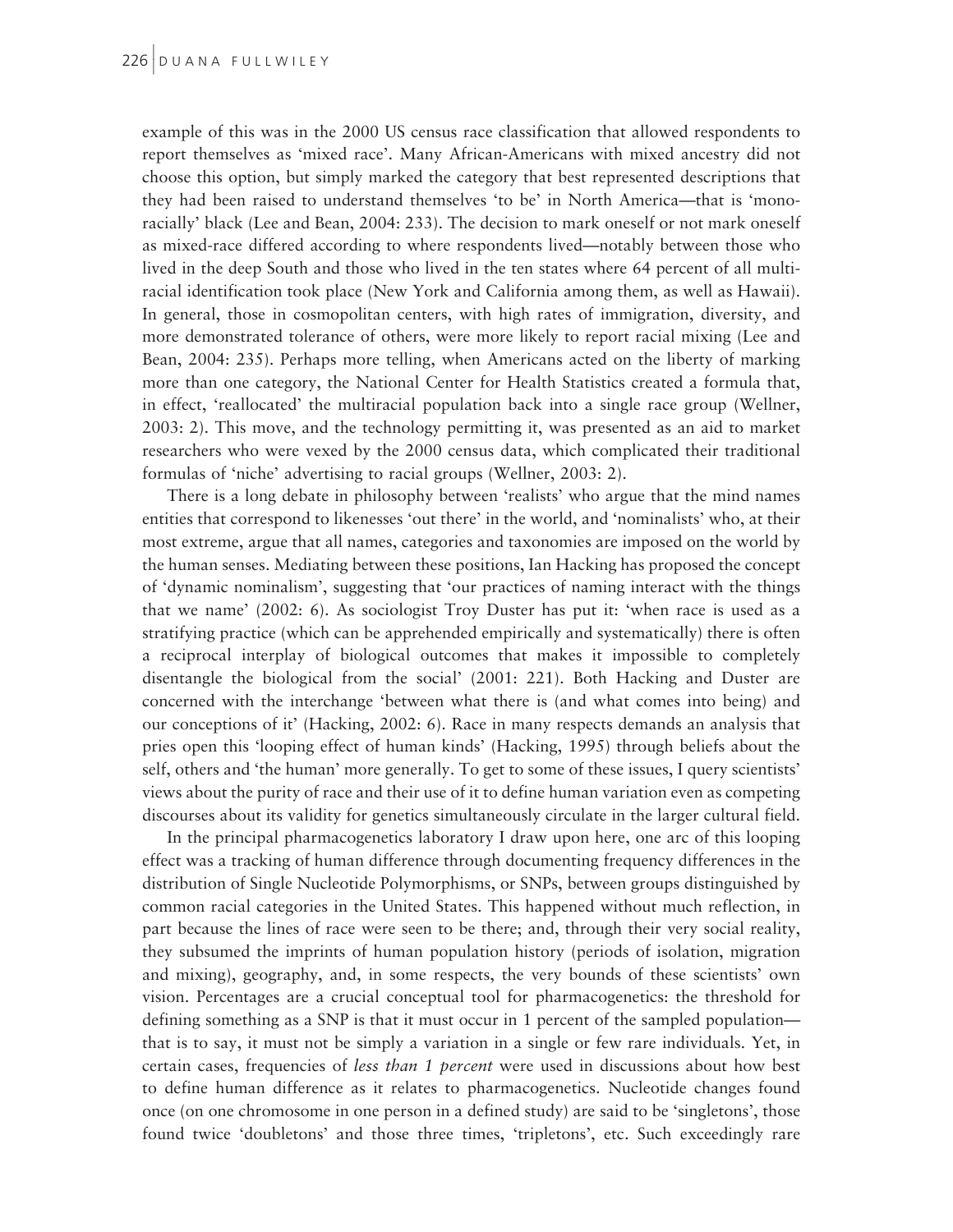findings, far below the consensus prevalence threshold for SNPs, also had a linguistic and conceptual place in the lab that often served to reify the biogenetic basis of human difference. This was, however, not solely a matter of giving salience to human particularism. These rare findings, as will be seen in one of the interviews to follow, came to be conceived of as important for research because they had the potential to further scientific knowledge on drug uptake mechanisms, and could thus benefit humanity as a *whole*. One of the long-standing ironies of humanist discourse has been that an orientation to human particulars is justified by an appeal to universal benefit. For the science at hand, the key point is that 'individuals' come to stand in for 'populations'. And yet, of course, conceptually and practically, individuals are not populations.

### The labs

In early March 2003, I began a six-month fieldwork stay at the University of California, San Francisco's (UCSF) Department of Biopharmaceutical Sciences whose chair, Kathleen Giacomini, has a four-year grant as part of the PGRN to conduct a study on the Pharmacogenetics of cell Membrane Transporters (or PMT).<sup>5</sup> Cell membrane transporters are vital to understanding the first and last phases of drug distribution, since these are proteins that sit on the outside or inside of cells that determine what chemical substance gets taken up, and in what quantities (influx), and what gets expelled when necessary (efflux). Any drug to which we are exposed—toxin or medication—must interact with transporters before it can be metabolized by enzymes (which have been the focus of pharmacogenetics since the 1950s). The PMT project is ambitious, with over 52 transporters and their genetic variants being characterized, tested in cell systems and, finally, investigators hope, challenged by their drug substrates in animals or humans.

Giacomini worked with another local researcher, Esteban González Burchard, to help her collect a panel of 'ethnically and racially' diverse DNA donors for clinical trials. This cohort was called SOPHIE and it consisted of 'African-Americans', 'Caucasian-Americans', 'Mexican-Americans' and 'Chinese-Americans' who would consent to be called back for in vivo drug trials and who lived locally in northern California. Members from the Burchard lab were responsible for recruitment. The point of recruiting individuals to participate in SOPHIE was to overcome what PMT researchers saw as limitations in the National Institutes of General Medical Sciences' ethnically diverse DNA panels. These are the 'Polymorphism Discovery Resource Panel' (PDR) and the Coriell Institute's 'Human Variation' panels, which my informants simply referred to as 'Coriell'.

Researchers involved in PMT are pioneers of their fields. No one has done more extensive work on cell membrane transporters than Kathleen Giacomini. Her achievements have been recognized by the International Pharmaceutical Federation (FIP) Pharmaceutical Scientist of the Year award in 1999 and election to the American Association for the Advancement of Science in 2001. Others at the helm of the project have received prestigious accolades, such as membership at the Institute of Medicine, the National Academy of

<sup>5</sup> Due to either their high profiles, or to the extreme specificity of their research, scientists' real names are used throughout (when they are named). Consent to do so was obtained by the author and approved through New York University's IRB option for attribution on the part of human subjects.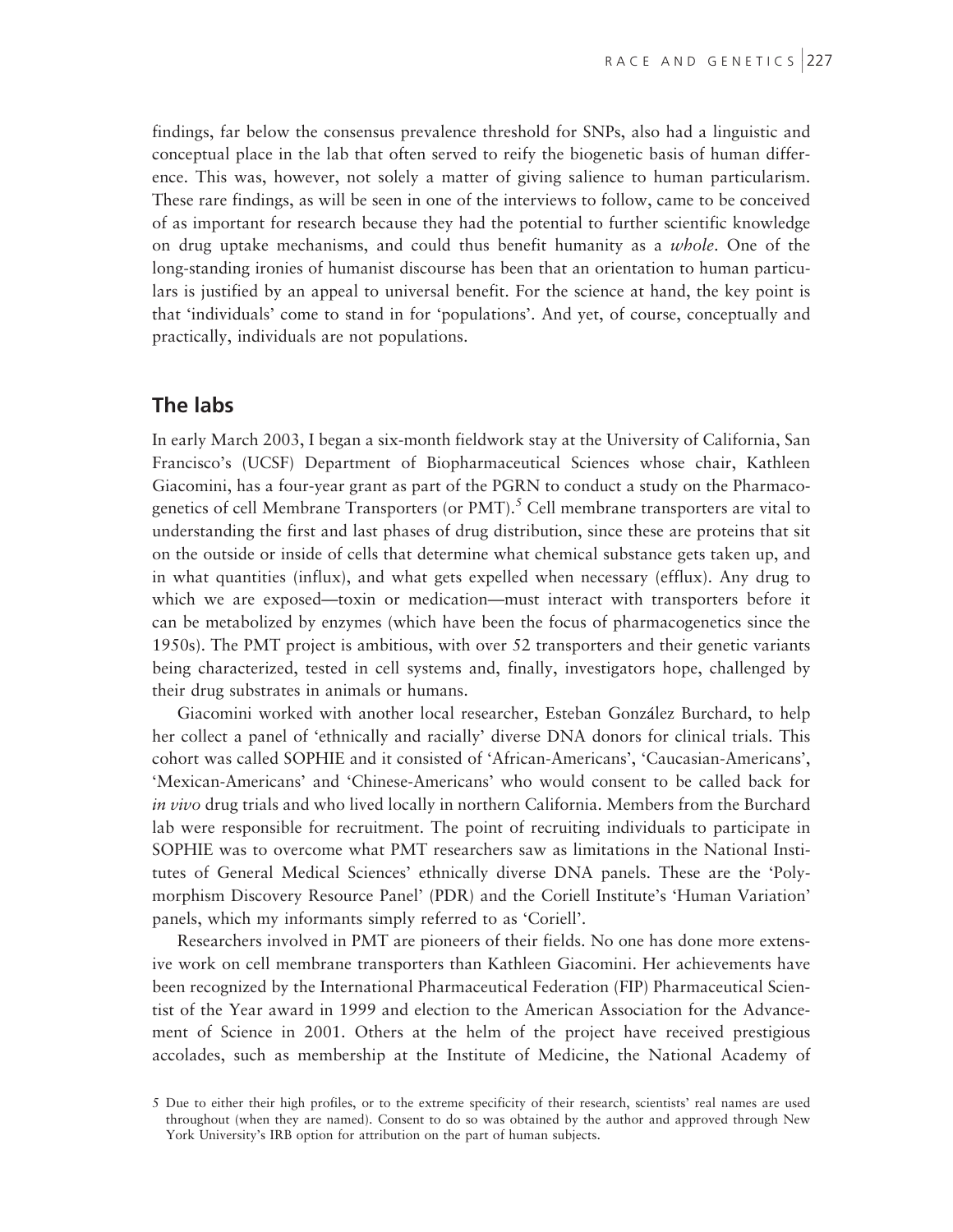Sciences and the MacArthur Foundation Fellowship. UCSF is rated one of the top institutions in the United States where one can practice science, and its program in biopharmaceutical sciences ranks as one of the best nationwide.

## Definitions and Meanings

The word 'meaning' has many uses, many of which are more evocative than precise. (Hacking, 1983: 75)

After only a few weeks with PMT, it became clear that the use of race was less a meaningladen activity than a practical tool to organize their study, and a way to drive hypotheses about how their research findings might eventually shed light on population disease risk and pharmacological susceptibility. Most of the variation that PMT scientists found was what they termed 'cosmopolitan', i.e. it existed in all racialized groups under study. Yet the rare protein-altering variants were largely found in specific groups and, in African-Americans in particular. The team and their collaborators interpreted this to mean that their findings were in keeping with much evolutionary genetics. Most working in this area believe that genomes from African populations have the most variation as a result of the 'Out of Africa' event that, for thousands of years, separated those who remained on that continent from those who migrated to other regions of the world. For the team, this confirmed their belief that racial groups could, and should, be talked about as biologically distinct, for they were seeing some distinctions between the African-American samples and those labeled 'Caucasians'. But what exactly was the racial distinction that they were using to allocate individuals to these groups in the here and now? Several of PMT's own top researchers were of 'mixed-raced' origins, 'Filipino and Italian', 'South Asian and Czechoslovakian', 'Mexican and French-Canadian' and so on. In the formal interviews, when all of my questions about the definitions of transport, cellular phenotype, and pharmacological methods and measures of uptake had been answered, I posed the obvious question about the most basic of their scientific tools. I asked my informants to define race. The following is an excerpt of my conversation with Kathy Giacomini on the issue.

- DF: One thing that I want to ask every scientist is how he or she defines race.
- KG: [laughs]
- DF: And how you as a scientist explain the concept?
- KG: You know—probably I haven't given that as much thought as I should have. But my guess would be—I mean my feeling  $\dots$  of *race*  $\dots$  [pauses for 14 seconds]  $\dots$ versus ethnicity? Or just race?
- DF: Just race.
- KG: [pauses for 2 seconds]
- DF: As you understand it.
- KG: My understanding of race is ... is ... and I don't even know what the broad definition of race ... what the acceptable definition of race is. But my understanding of race is that there are three major races—that there's a Caucasian race, that that is a race—as opposed to European, OK. And there's an, an, an African race.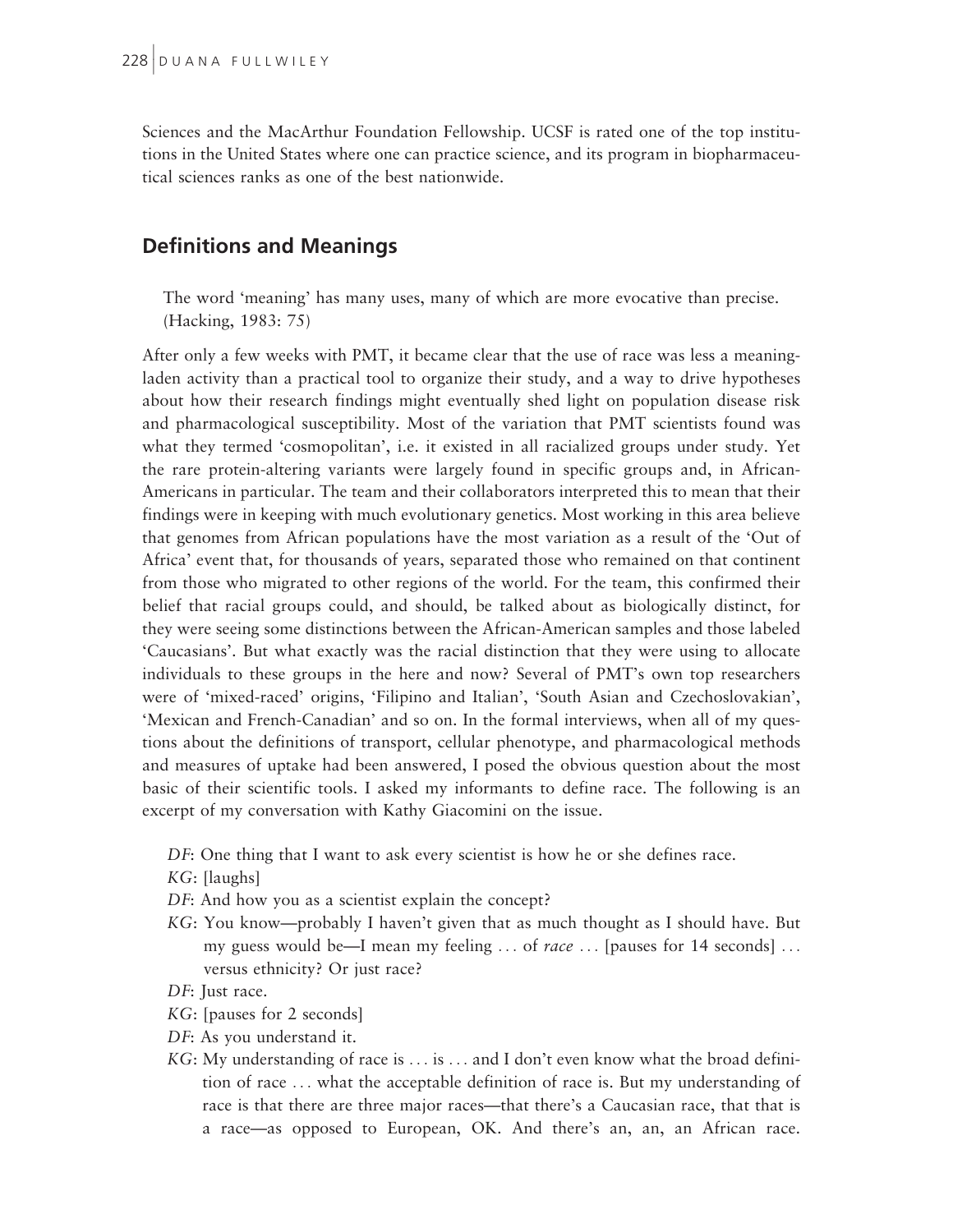And, um, and there is an Asian race. That is my understanding of race, that those are racial groups. Now are you going to ask me what characterizes a race? Are you going to ask me those kinds of things [laughing shyly]?

- DF: No. Just in terms of the science that you do, how do you understand it scientifically? Does your science give you a certain vantage to understand race in a particular way?
- KG: Oh, OK, yes. So there, I think there are populations that have been geographically isolated and then formed—have their own, over the years, have their own variants, SNPS, things that they carry within their own population because they were isolated from other populations that allowed these specific isolated populations to have their own—[well] share a common genetic make-up, but have their own particular variants that they carry within that population. So yeah, I guess I do see race as sort of a genetic definition. I certainly saw it when I started re-sequencing these genes. You do see very population-specific variants along with a background of cosmopolitan variants.

I then asked about the significance of these rare variants within pharmacogenetics as a whole. Did such SNP differences, which may be found in some members of one group, but are not found in the majority of people from in that group, have special meaning because they are 'racially specific?'

DF: I know that you have discovered a lot of singletons, and those have been important in some of your publications ...

KG: Yes.

- DF: In the age of SNPs, and where everyone's interested in SNPs, meaning that genomic changes have to affect 1 percent of the population ...
- KG: Right, 1 percent or greater.
- DF: So that's the threshold. So do your singletons get tossed out [as far as the larger scientific community is concerned], or when race comes in, and the change then becomes 'common', or more than 1 percent for that particular race or ethnicity does that matter? Let's say the change in question is 0.5 percent across the board or even less, but if you just look at one race it's larger. Does that sort of rescue these rare alleles in the age of SNPs where there is this 1 percent cut-off point? Do you feel that it's worth keeping these rare alleles, sometimes singletons, in the game even if they don't meet that SNP definition, across the board as 1 percent of the population?
- KG: So here—let me tell you I have a couple of minds on this. First of all, a rare SNP, and that must be an oxymoron [laughs], but a rare variant of some sort can teach us *a lot*. I am very *attracted to rare variants*. And I'm not exactly sure why I am. I think it's because you can learn a lot from a rare variant. Particularly if it's a rare variant that hasn't had a chance to be selected against. So it may be *non*functional, it may exist in one population, so yes I like to—I don't want to say rescue—I like to keep the rare variants in mind. Secondly, I do exactly what you say. I think if it's important in a particular ethnic group, or any particular population, if it goes above 1 percent for that population, we should certainly consider that because it may have a particular effect in that population alone. So I feel very strongly that we should [do this]. But even, let's say that it doesn't go above 1 percent for a specific population, that it was just found one time, on one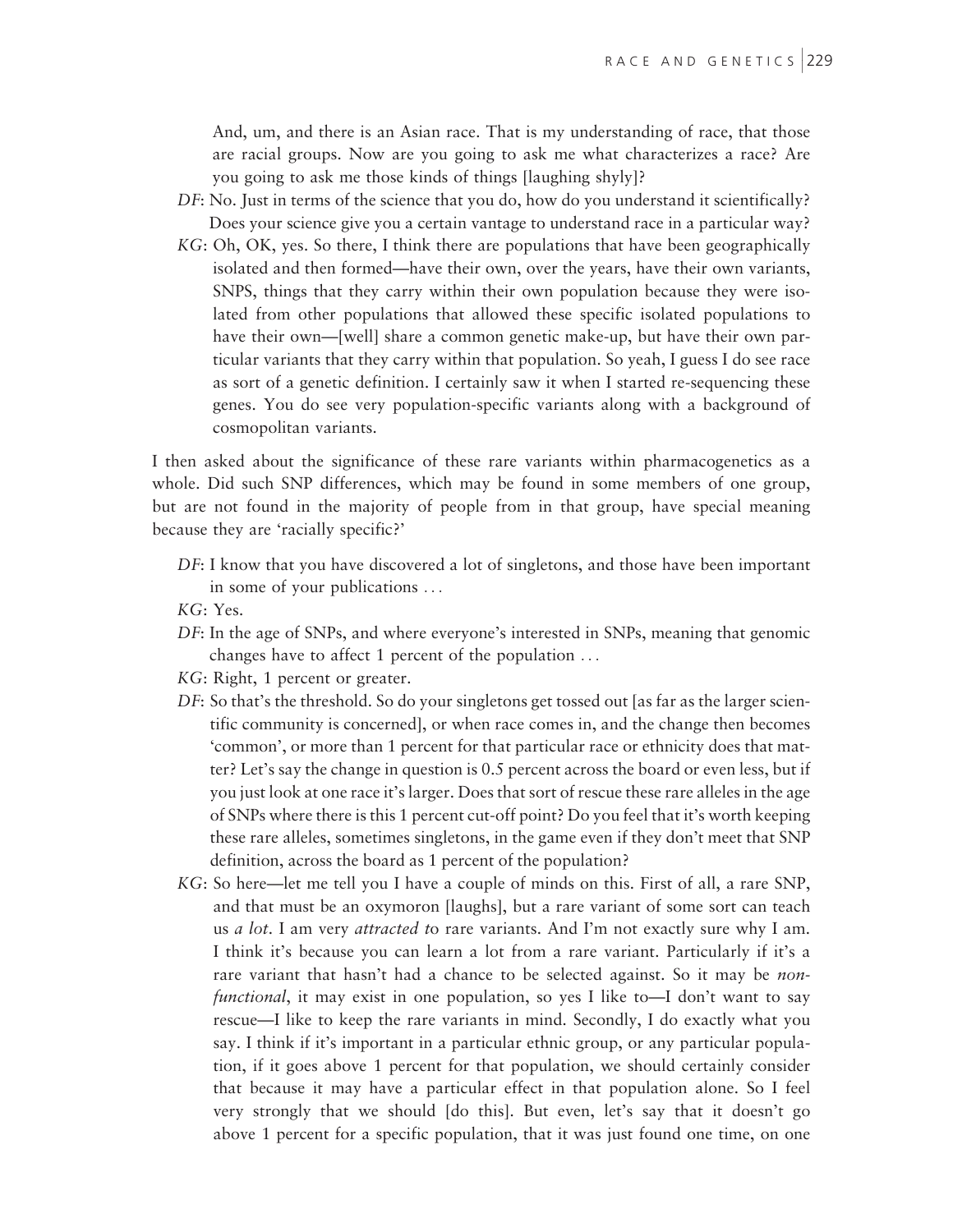chromosome—in one African-American for example we have a SNP—I mean a mutation that was just found once, but it's non-functional and we know it because we tested it in the laboratory. Well, that's probably very important for that one individual and for his or her family. And secondly, it can tell us about *mechanism* and that's very important to me....

We have found in SOPHIE—you know when you re-sequence things, you find things—and we found stop codons, for example, in a couple of the genes. This means that those stop codons, especially if they are in the middle of the coding region, are going to give us a truncated protein, and it will be non-functional. They are almost always singletons. You don't find stop codons in big numbers. So I would love—we know who the individuals are because they're in SOPHIE, and I would like to study them because I could learn something about mechanism in humans in a person that has a non-functional allele. You know, I could learn something. So those are some of the studies that I would like to think about designing....

And then we would learn about drug mechanism in a way that we could design better drugs for all different people. So I *am* thinking about pursuing rare variants, especially ones that are non-functional. But you're correct. If a rare variant is found at a certain frequency only in a certain population, I certainly wouldn't ignore it.

Later in the interview I asked her about debates in scientific circles on the validity of race based on clustering studies. This excerpt shows Giacomini's ethics, and her clear concern not to do harm by using race. It also shows her belief that science and truth will eventually settle these dilemmas.

- DF: Do you have any feeling about these genetic studies that say that we shouldn't look at race and that we should just allow people to cluster into groups?
- KG: Oh. Those are interesting. So, I'm of two minds here. One mind I'm of is the—the idea that race can be used to hurt people in some way bothers me. And some way, deep down, I don't want anything I do to ever hurt a group. Now that would be—I don't know, that would be bad. So part of me feels that if you could cluster in some way it might be fine. You'd get rid of maybe having to hurt a group, by saying 'Oh you have this weird transporter'. I can't imagine how that could hurt, but let's say you find something like that. So, yes, clustering seems OK [hesitates] ... to me. But at the same time though, I feel like people do have racial groups and they're proud of it, and so they don't even mind knowing about their variants and all of that.... If it were me, I would just want to know what my genes are period. So clustering may help, and you read the debates, but I also don't see anything wrong with finding the variants in a particular ethnic group.
- DF: You just have this background notion that things have been used to discriminate against a group perhaps?
- KG: Yes. You know it's happened and you just don't want it to happen. It concerns you, but at the same time you feel that the optimistic view is that we do get over that and that it ultimately will be OK.

The next excerpt comes from a postdoctoral researcher (PD) on PMT, a former graduate student of Giacomini, who is also her closest partner on the project in terms of thinking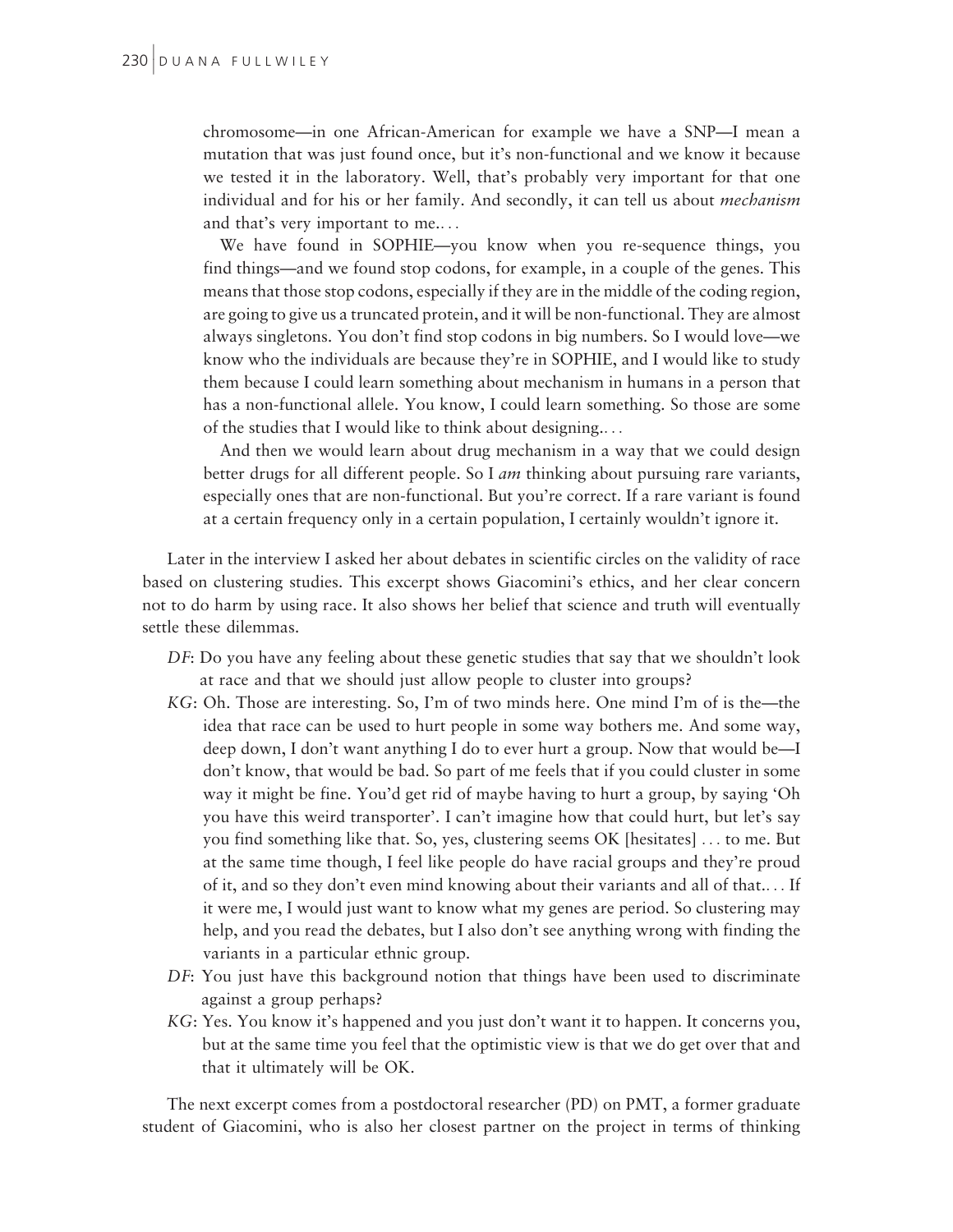through problems and analyzing the data. The postdoc has also authored or co-authored several of PMT's more comprehensive scientific journal articles.

DF: How would you define race?

- PD: That's a good question. I mean I—from my limited knowledge—and you know I'm still learning so much about population genetics and how variation differs between groups—but I do feel as though there are ethnic-specific SNPs. Because it seems as though people—when people do these large-scale genomic screens, they see these frequencies in the groups. One SNP will only pop up in one group, and another SNP will pop up only in another group. So I do think that there's some genetic basis for ethnicity or race. In terms of defining a given race based on SNPs or genetic variation, I don't think we know enough yet to do that. But from what I've seen, I do think that there are genetic differences, or more global genetic differences between—and maybe it's just sub-populations. I don't know—I don't really know what defines a race or an ethnicity, and I get confused between 'What is a race?' and 'What is an ethnicity?' So ...
- DF: So you're going on what you've seen. You've seen SNPs appear in what have been defined as different groups?
- PD: Yeah. That's what people report.... I don't know because I don't know how they are defining their races and ethnicities, but I do think that it's not just chance. ...
- DF: Before you got into SNP mapping, how would you have defined race?
- PD: I think before I got into all of this, I would have thought, 'Oh, where are your parents from?' And you know, my dad came from India. I actually grew up in a very mixed background. My dad grew up in India until he was 25, and my mom is part Czechoslovakian, so I'm of very mixed descent. So, if someone had two parents and they were second generation, and the parents came from China, I would say oh, they are Chinese. I mean that was my simple kind of definition of somebody's race or descent. But I think of it much differently now ...
- DF: As a mixed person of Czechoslovakian, Indian ...
- PD: And everything else! [laughs]
- DF: Do you feel that the racial categories that we use, for example in the United States, Black, White, Asian and Hispanic, etc. are too simplistic? Would you expand these if you could?
- PD: It always—as a child it always bothered me. I hated it on tests—you know, when you took your SAT test, or when you apply for college, they ask you to check off this box: Are you Asian, Caucasian, African-American or Other? You know, and I didn't feel like putting Other. You know, because Other just seems like, 'Gosh, I don't belong to anything.' It kind of makes you feel—I just thought it was weird. I never liked the fact—no. I didn't like the fact that you had to define yourself as one race.... So I guess it depends on the situation. I guess in social-type things, I don't even want to have to think about it, if that makes any sense?... So, I have two extremes: when I'm doing my genetic type of research, I want things very well defined, and in a social setting I don't even want to think about it. I don't know if that makes any sense? [laughs]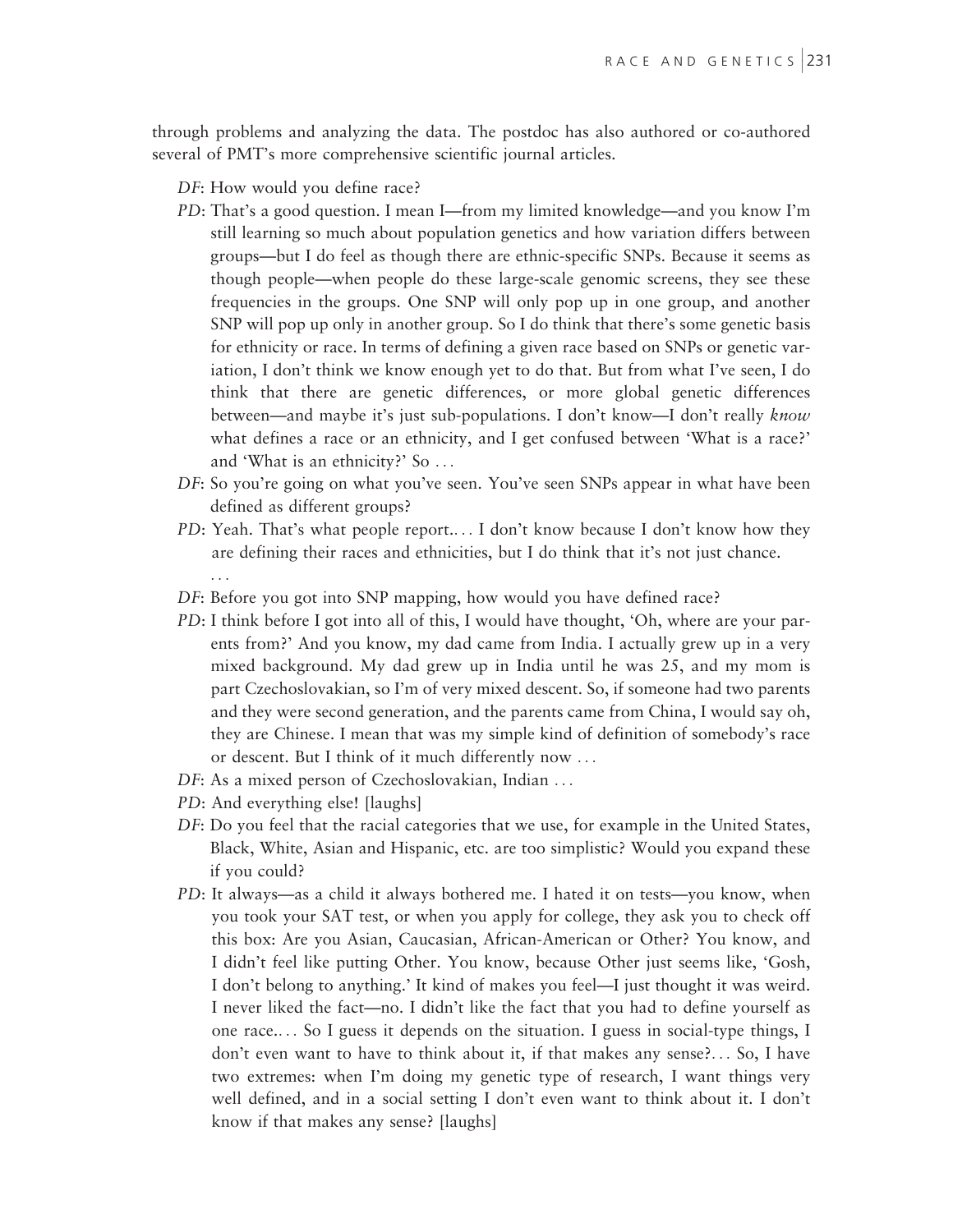This next excerpt is from PMT's primary technician (T) at the UCSF genetics core facility who is responsible for the actual genotyping of PMT's Coreill and now SOPHIE DNA for transporter genes.

- DF: One thing I'm asking every scientist, and this comes out of the debates in *Nature* Genetics and other journals, is about the use of race in science and medicine. First, how would you define race?
- T: Oh geez! Touchy subject. How would I define race? Um. [pauses for 9 seconds]. I think that—my preference would be to define race genetically. In such a way that there are certain groups of people that share genetic markers—a set of common genetic markers that is different from the set of genetic markers shared by a different group. One of the difficulties that you run into when you define race is that the species is able to have interrelationships, right? And how do you define race as a percentage of ancestry?... We can produce mixed-race children. So I don't know. I leave it up to the sociologists I guess to define race.... [laughs]
- DF: So the mixed-raced children would not fit your original definition of race based on genetic markers that are only found in one group, but not another?
- T: Right.
- DF: So then, scientifically, how do you keep race in the running? How do you think about race scientifically, so that you can define it as a scientific concept?
- T: Um  $\dots$  I try to avoid it! [laughs]  $\dots$  So, one thing you learn about being a biologist is that you can make assumptions. You can make generalizations and they're not going to be true in every case. And, you know, that's what race is. It's a generalization. You look at a person, or you do a genetic profile, and you say this person has a genetic profile of a Caucasian, or this person has a genetic profile of an African-American, but for all you know that may not be the case, and so you can only judge race to a certain degree of confidence. Um, does that make sense?

The next excerpt comes from a postdoctoral fellow (PD) in the Burchard lab who had recently arrived in the US from South Asia. During the first three months of her stay, she quickly learned to use six statistical computational programs to sort DNA polymorphisms and sieve through them for heredity patterns. On most days, in this second lab, the researchers were interested in Puerto Rican and Mexican asthma genetics. Yet they were trying to understand asthma prevalence in these two groups, in part, through DNA markers found at disproportionate rates in select 'European', 'African', and 'Native American' populations. Through a process termed 'admixture', these latter groups were thought to 'comprise' the biological underpinnings of what these researchers called 'new world' Latino genetic difference. After a very short training period, this postdoc was soon presenting racialized results at lab meetings and debating which techniques and statistical measures should be used to corroborate their findings. She eventually first-authored two important papers wherein the lab reported their findings on race as it linked to various asthma SNPs in Puerto Ricans and Mexicans. In our interview, she is initially quite certain that race should be used as a practical tool for locating genes in bodies that may not possess the same percentages of ancestry from Europe, Native America and Africa. It becomes clear that she thinks of race somewhat like caste, which in her home country tracks with disease prevalence. Later in the interview, however, she sees race somewhat differently when she attempts to define it.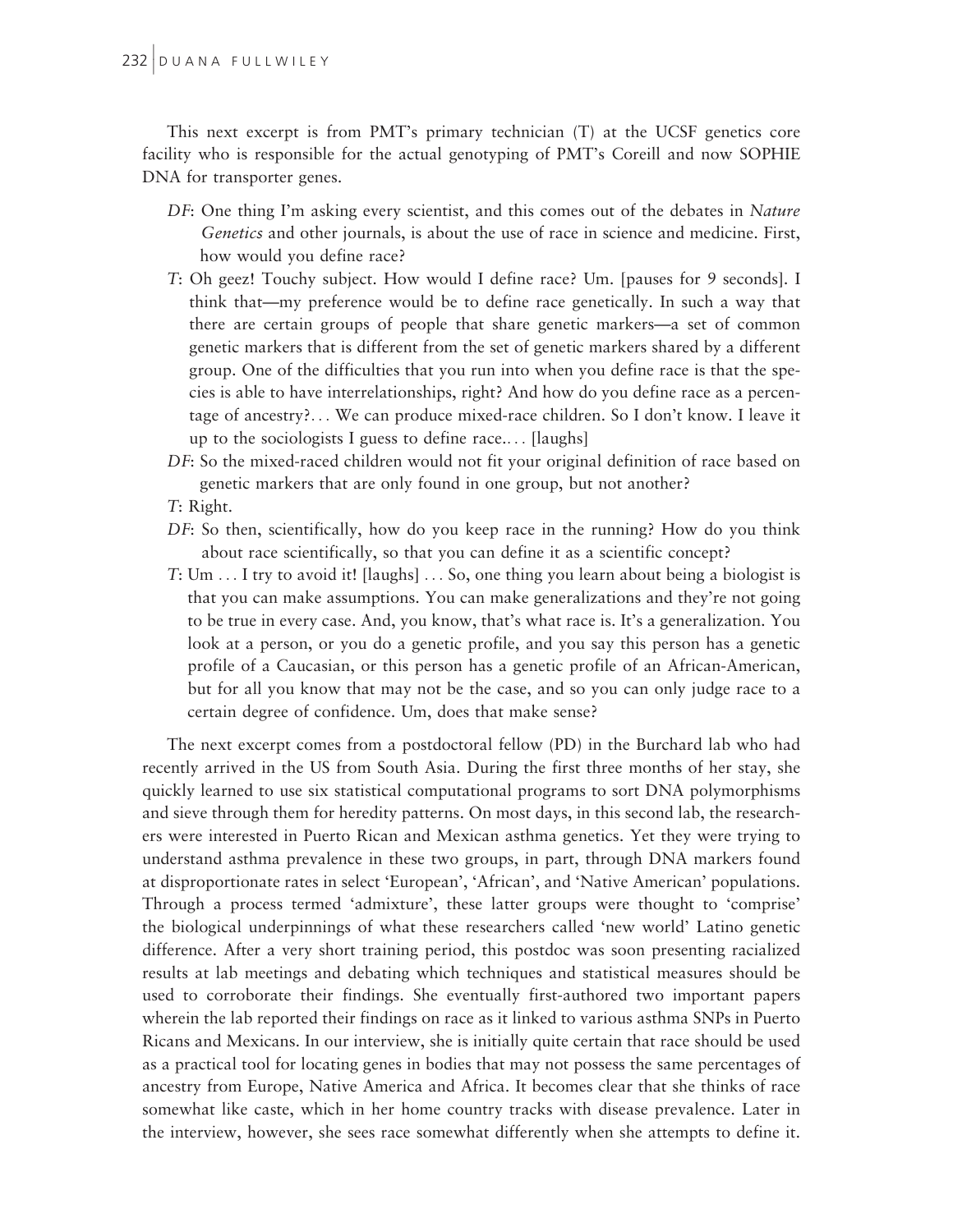In the end, she realizes that race, the lab's most basic technological tool for sorting human difference, requires more thought on her part.

- DF: One of my research questions is how race is used in science.... So my question to you is, how would you define race?
- PD: [pauses for 7 seconds] ... I, I, I haven't thought about it—like in detail. There are a lot of definitions people use. But, but, after reading all of the [debates] in the literature—I'm like—the people who say that you shouldn't study race, and all of that, I'm against that. Maybe studying race can give you a lot, a lot of insight. So all these complex disorders [like asthma], why not compare different races with different prevalences of diseases and comparing them might give you some clue that they are different—at like, at say, at these chromosomal positions—why not study them, right, just compare? Do this practical thing, just compare and that can give you some clue that can narrow down your search for genes for asthma. Why not use it instead of making—uhm, like—well, I agree that we should be very careful when reporting all of these kinds of results, but, but then—*not* studying them? Not using the information that is there? Just seeing it—in India, different castes have different rates of diabetes, you are seeing it, why not use it, right?
- DF: So, OK, you have caste in India, then within the United States [in your study] you have Hispanics, and you have divided them up into Mexicans and Puerto Ricans. So, you're saying that we shouldn't *ignore* race, but what *is* race?
- PD: Uhm, so [pauses for 6 seconds] ... so usually I think the race thing people use is [for] people who speak the same language and [have] the same social background, ... [hesitates] I think. But, *then*—then the thing is when you divide Mexicans and Puerto Ricans—Mexicans and Puerto Ricans have all the same—they speak the same language and they have almost the same social set-up, so they're the same, so—but then Mexicans and Puerto Ricans have very different, say asthma, they're very different, right? So.
- DF: So, it couldn't just be language and social background.
- PD: Yeah.
- DF: So, if you were to make a definition, what would you say?
- PD: Race.... [pause for 18 seconds] ... What would I say? [laughs slightly] ... [pauses for 20 seconds] ... I think I need to think more about it, so.

One last excerpt from the lab head himself, Esteban Gonzáles Burchard, is instructive as it contrasts with those presented thus far. For Burchard, there is no pause. The moment of reflection in the other cases is here replaced with considerable certainty about the nature of human race typology. Burchard's conviction was common among my informants, but his was clarity rare. In this interview with Burchard, we see the many themes at stake in the debates brought together.

- DF: How do you define race as a scientific concept?... That's [part of] the debate, right, that it is or it's not scientific?
- EB: Well, race is usually thought of in US Census terms. There are five major racial categories: African, Caucasian, Native American, Pacific Islanders and Asians. If you don't like the term 'race,' you can use 'geographically defined groups', as they did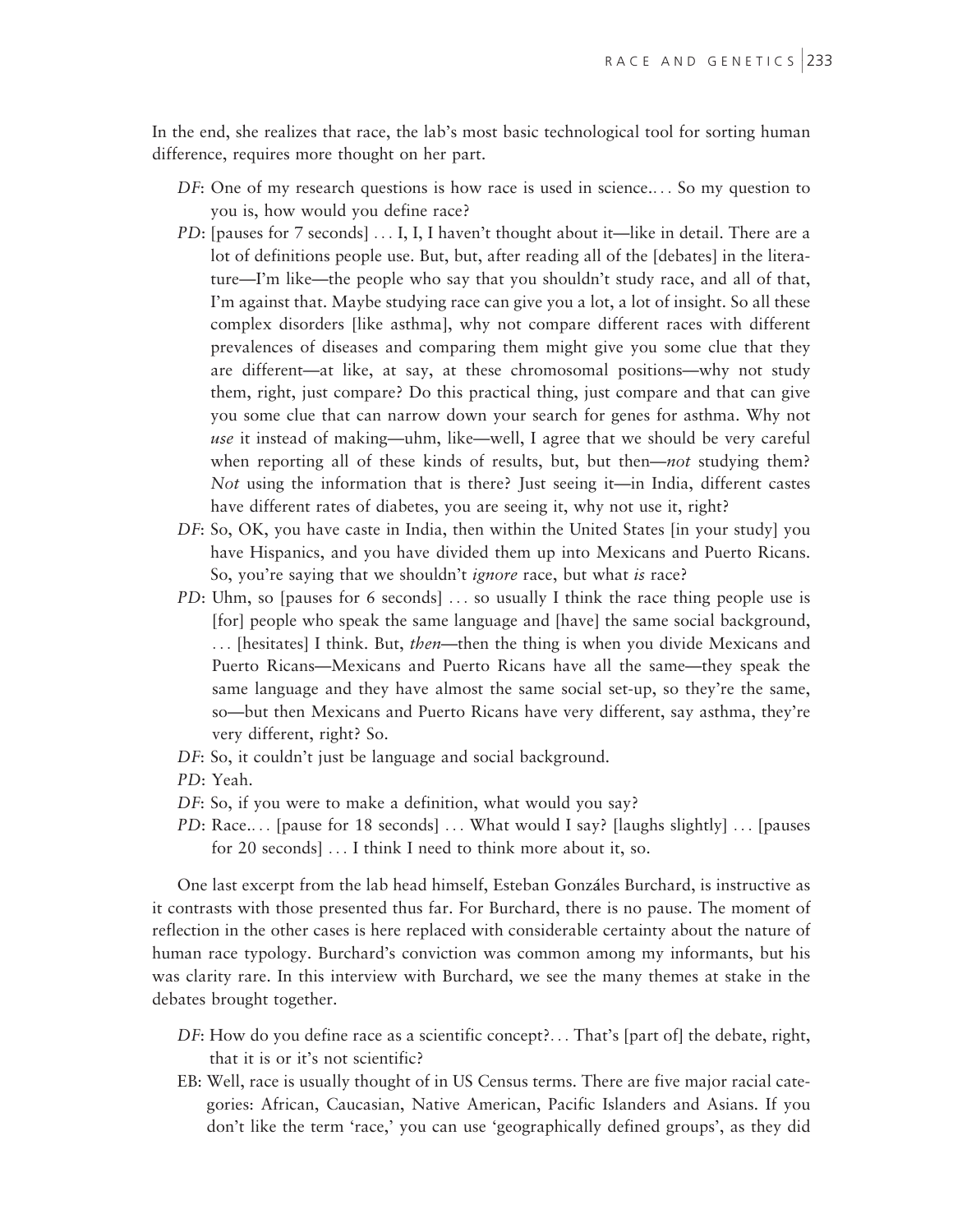in the Noah Rosenberg paper. But those are just surrogates for 'race'. If everyone comes from the African continent, that means that they're African, or thought of as black in today's terminology [pauses to think about this].

Although there are the vast majority of genetic similarities between populations, more similarities between groups, there is still a sizeable percentage of the genome, 7 percent, that separates population groups, African from Caucasian, Asians and so forth. And when you talk about the human genome, 7 percent is a substantial amount of the entire genome. So, to get back to your question ... a race is a defined set of individuals that have genetic similarity. However, race is not purely biological like gender is—X or Y chromosome. Race has a biological component that is largely shaped by environmental factors, sociologic factors, geographic factors—mountains, large oceans separating populations—and those aren't biologic in nature, but because they are affecting a biologic process, they are of biologic importance. That's where the debate is, really lies, there is a sociologic component to race, but it is not without a biologic basis.

For Burchard, the social sphere has a role to play, but the census office has race right when the small percentage of the genome that differentiates us by continental origin is the question. He sees the 'biologic' component of race as conditioned by geography and human history, but, for him, 'race' as 'a defined set of individuals that have genetic similarity' translates to five human types. These are surely affected by the 'sociologic' (unlike gender for him) but their biological 'similarity'," within the '7 percent', proves 'substantial'.

## Conclusion

Pharmacogenetics is, by definition, concerned with human differences, with differential distribution of allelic frequencies, and considers these to have arisen over time from human beings' interaction with, and adaptation to, xenobiotics encountered in the form of plants, foods, toxins and the rest. It is not hard to imagine how such genomic diversity evolved, and why, as one of the researchers cited above puts it, 'ethnic-specific' SNPs 'pop up in one group, but not in others'. The intellectual leap that takes each researcher from this particular notion of specificity to the idea that race is the right conceptual tool to account for such differences is more difficult to explain. Recall that these are reputable scientists who are familiar with the debates and who still pursue their research with a certain conviction, full of good intentions.

With the completion of the draft of the human genome in the summer of 2000, many people were hopeful when leading scientists also announced that race had no genetic basis. Some imagined such statements would lead us into a new humanism in the twenty-first century. That same year British sociologist, and postcolonial theorist, Paul Gilroy could write:

[I] t is difficult to resist the conclusion that the biotechnological revolution demands a change in our understanding of 'race' ... and human specificity. In other words it asks that we reconceptualize our relationship to ourselves, our species, our nature and the idea of life. We need to ask, for example, whether there should be any place in this new paradigm of life for the idea of specifically racial differences. (2000: 20)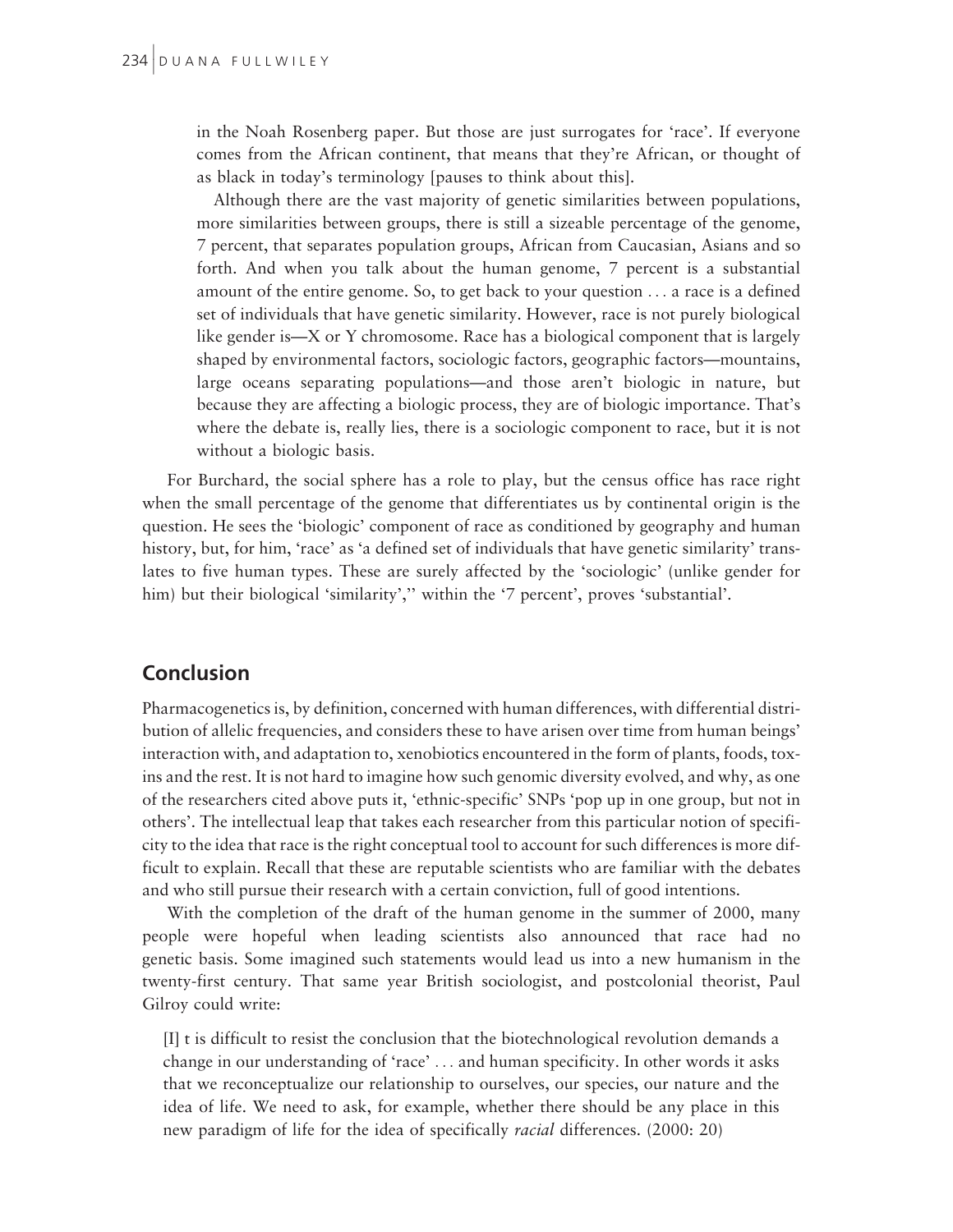The revolution continues, itself undergoing *speciation* within genomics. Certain ideas and ideals that the public projected onto the Human Genome Project, with which certain hopeful scientists ran, included 'post-anthropological' conceptions of humans (Gilroy, 2002: 15) as something other than 'racial' beings, which clustering studies might circumnavigate (Wilson et al., 2001).

Despite the range of possibilities for race thinking presented by the completion of the sequencing of the human genome, the deployment of race within genomic science has most recently become a platform on which minorities themselves have come to demand that their health be addressed by the genetic revolution. We can see this, for example, in actions from the Association of Black Cardiologists championing BiDil as the first racespecific heart-failure medication (Kahn, 2003: 475), and in the Howard University database project calling for 'African-American' genome research (Kaiser, 2003: 1485). Genetics, along with market notions of tailored medicine and (health) advocacy, has indeed entered us into a new 'humanism' in the United States, but it is one that needs—in fact, demands—that attention be paid to the materiality of human *differences* made visible by medical genetic technology in order to somehow 'equalize' life chances. Equality, despite genetic distinction, is its proclaimed goal. Inherently, this constellation of promised parity (largely reliant on difference) raises both the specter of new forms of biological racism and an ethical obligation to focus on those in our society who, as groups, are counted as the most ill (who are also, not so coincidentally, those who have historically been the objects of biological and other types of racism). Our current molecular-based humanism demands that both social and life scientists begin to define the parameters of race, and to seriously query its relationship to biology, culture, language, power and health. None of these categories can provide a complete account, none is reducible to the others.

More precisely tailored drug molecules may be in the pipeline, but we must pause to consider whether or not the molecularization of race—marking DNA as raced from the time it is extracted to the time that it appears in journal articles—is truly the best 'pathway' to attaining 'rational' and 'individualized' medicine. What kind of rationality is in question here? As Weber noted, different forms of rationality can underpin social actions. For this reason he made a distinction between rationality that was 'technocratic/pragmatic' versus 'affect-based', as well as rationality that was 'traditional' versus 'value-laden, when evaluating how humans determine 'certainty in understanding' (Weber, 1947/1964: 90). In the case of the use of race in pharmacogenetics, all four rationalities are in play. The accounts given by those who I interviewed show clearly that the technocratic/pragmatic rationality so central to the work of research operates within a value-laden, affect-based form of rationality. We can even find traces of traditional forms, as racial taxonomies here are undergirded by considerations other than science. Most of my interlocutors were unsure of the meanings of the race categories that they used, yet they continue to assert that there is a biological basis to them, which they will soon corroborate once they have done comparative studies in the human groups defined by them. That this system reaffirms itself remains unproblematic for many practitioners of this rational medicine.

A last lesson from Weber may be warranted in closing. One of the dangers of capitalism is that rationalization, paradoxically, often ceases to reflect on itself, and hence behaves in ways that undermines its goals. This is what Weber termed the *irrationality of rationaliza*tion (1947: 92). In examining rationales to develop pharmacogenomics, which many hope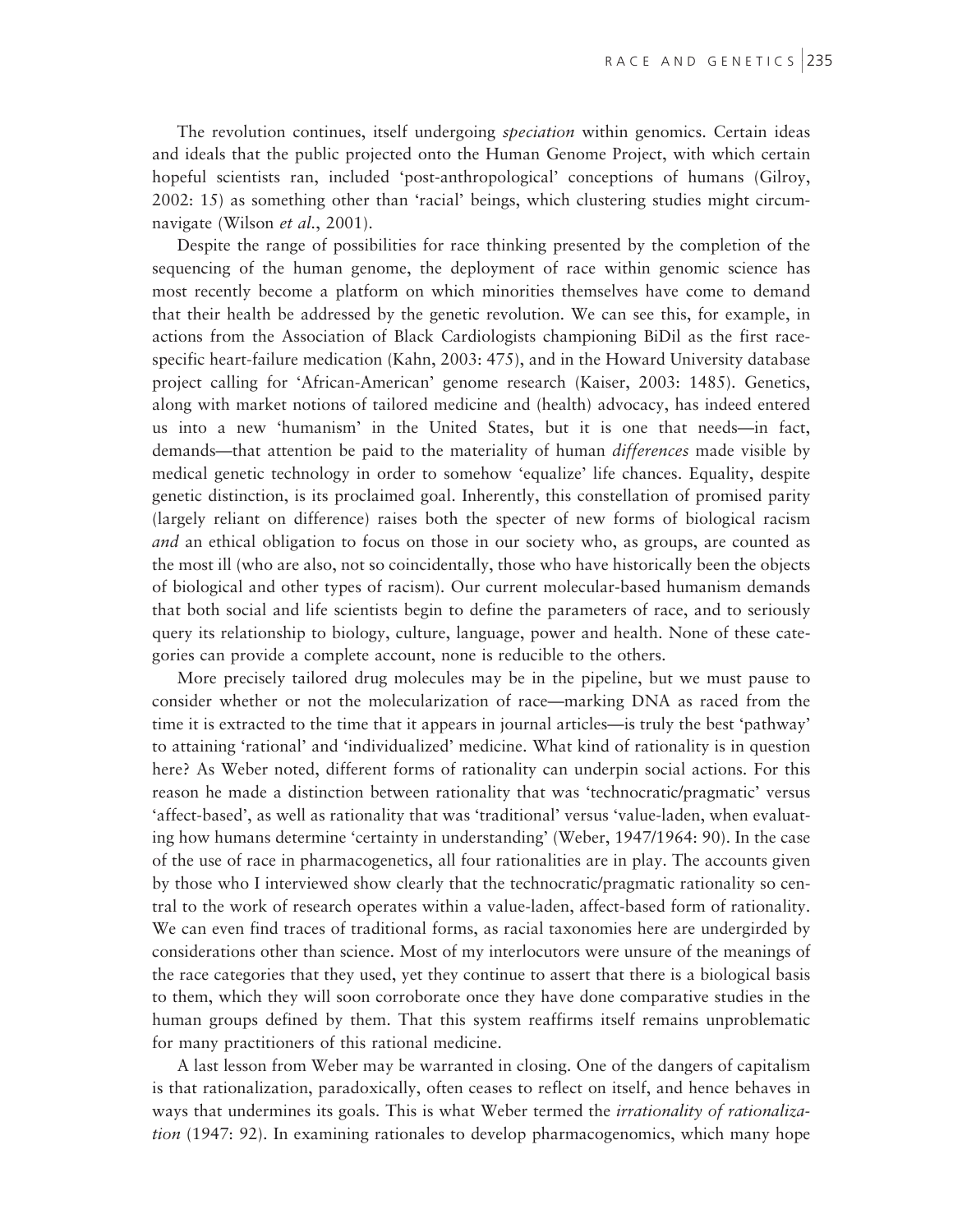will decrease health disparities, one cannot but wonder if genomics' new emphasis on human difference (and the processes of impersonal calculation of allelic *frequency* distributions that sustain it) will perhaps irrationally exacerbate social notions of difference and the inequalities that these have traditionally borne. Despite their good intentions, many scientists in the field of pharmacogenetics believe, and therefore communicate, that genetic difference sorts by race and, thus, that 'there is a genetic basis for race or ethnicity'. It thus follows that the rationalization of medicine is also proving to be a rationalization of race in the name of better potential health care. As such, it runs the risk of irrationalizing both.

## Acknowledgments

The author would like to thank Troy Duster, Filippa Lentzos, Alondra Nelson, Rayna Rapp and Matt Wray for their helpful comments. This research was funded by a grant from the National Science Foundation, no. 0208100. The writing phase was supported by the Robert Wood Johnson Health and Society Scholars program.

### References

- Braun, L. (2002). Race, ethnicity, and health: Can genetics explain disparities? Perspectives in Biology and Medicine, 45, 159–174.
- Bourdieu, P. (1977). Outline of a theory of practice. Cambridge: Cambridge University Press.
- Burchard, E.G., Ziv, E., Coyle, N., Gomez, S.L., Tang, H., Karter, A.J. et al. (2003). The importance of race and ethnic background in biomedical research and clinical practice. New England Medical Journal, 348, 1170-1175.
- Collins, F.S. (2004). What we do and don't know about 'race', 'ethnicity', genetics and health at the dawn of the genome era. Nature Genetics Supplement, 36, S13–S15.
- Cooper, R.S., Kaufman, J.S., & Ward, R. (2003). Race and genomics. New England Journal of Medicine, 348, 1166–1170.
- Duster, T. (2001). The sociology of science and the revolution in molecular biology. In J.R. Blau (Ed.), The Blackwell companion to sociology, 213–226. Malden, MA: Blackwell.
- Editorial (2000). Census, race and science. Nature Genetics, 24, 97–98.
- Evans, W.E., & Relling, M. (1999). Pharmacogenetics: Translating functional genomics into rational therapeutics. Science Magazine, 286, 487–491.
- Fausto-Sterling, A. (2004). Refashioning race: DNA and the politics of health care. Differences, 15, 1–37.
- Foster, M.W., & Sharp, R.R. (2002) Race, ethnicity, and genomics: Social classifications as proxies of biological heterogeneity. Genome Research, 12, 844–850.
- Fullwiley, D. (2007). The molecularization of race: Institutionalizing human difference in pharmacogenetics practice. Science as Culture, 16, 1–30.
- Gilroy, P. (2000). Against race: Imagining political culture beyond the color line. Cambridge, MA: Harvard University Press.
- Hacking, I. (1983). Representing and intervening: Introductory topics in the philosophy of natural science. Cambridge: Cambridge University Press.
- Hacking, I. (1995). The looping effects of human kinds. In D. Sperber, D. Premack, & A. Premack (Eds), Causal cognition: An interdisciplinary approach. Oxford: Oxford University Press.
- Hacking, I. (2002). Historical ontology. Cambridge, MA: Harvard University Press.
- Kahn, J. (2003). Getting the numbers right: Statistical mischief and racial profiling in heart failure research. Perspectives in Biology and Medicine, 46, 473–483.
- Kahn, J. (forthcoming). Patenting race in a genomic age. In B. Koenig and S. Soo-Jin Lee (Eds), Revisiting race in a genomic age. Newark: Rutgers University Press.
- Kaiser, J. (2003). African-American population biobank proposed. Science Magazine, 300, 1485.
- Lee, J., & Bean, F.D. (2004). America's changing color lines: Immigration, race/ethnicity, and multiracial identification. Annual Review of Sociology, 30, 221–242.